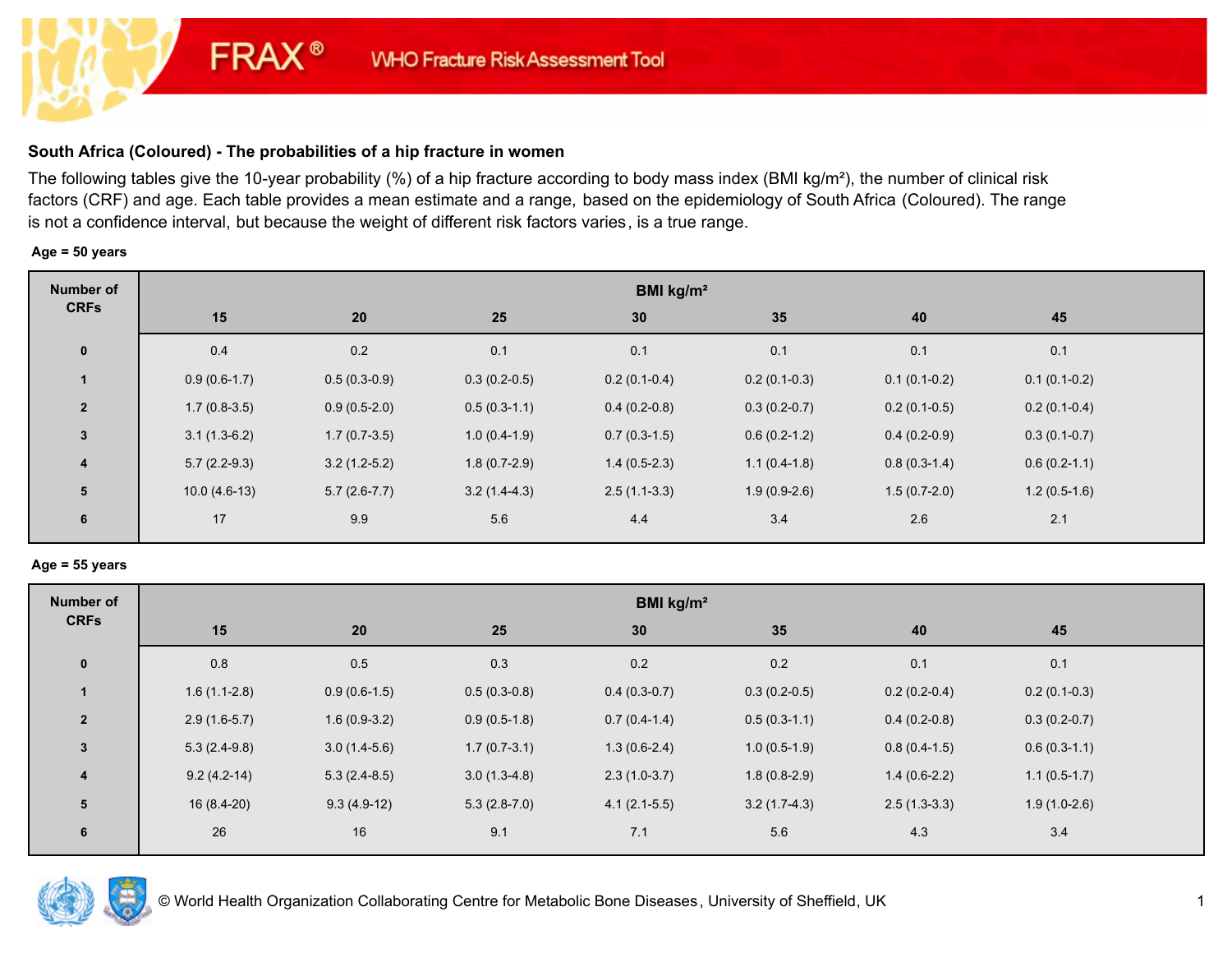# **Age = 60 years**

**FRAX®** 

| Number of               | BMI kg/m <sup>2</sup> |                |                |                |                |                |                |  |  |  |
|-------------------------|-----------------------|----------------|----------------|----------------|----------------|----------------|----------------|--|--|--|
| <b>CRFs</b>             | 15                    | 20             | 25             | 30             | 35             | 40             | 45             |  |  |  |
| $\mathbf 0$             | 1.6                   | 0.9            | 0.5            | 0.4            | 0.3            | 0.2            | $0.2\,$        |  |  |  |
|                         | $2.8(2.0-4.5)$        | $1.6(1.2-2.5)$ | $0.9(0.6-1.4)$ | $0.7(0.5-1.1)$ | $0.5(0.4-0.9)$ | $0.4(0.3-0.7)$ | $0.3(0.2-0.5)$ |  |  |  |
| $\overline{2}$          | $5.0(2.9-8.8)$        | $2.9(1.7-5.2)$ | $1.6(0.9-2.9)$ | $1.3(0.7-2.3)$ | $1.0(0.6-1.8)$ | $0.8(0.4-1.4)$ | $0.6(0.3-1.1)$ |  |  |  |
| $\mathbf{3}$            | $8.7(4.4-15)$         | $5.1(2.6-9.0)$ | $2.9(1.4-5.2)$ | $2.2(1.1-4.0)$ | $1.7(0.9-3.1)$ | $1.3(0.7-2.4)$ | $1.0(0.5-1.9)$ |  |  |  |
| $\overline{\mathbf{4}}$ | $14(7.7-22)$          | $8.8(4.5-13)$  | $5.1(2.5-7.8)$ | $3.9(2.0-6.1)$ | $3.1(1.5-4.7)$ | $2.4(1.2-3.7)$ | $1.8(0.9-2.8)$ |  |  |  |
| 5                       | $23(15-29)$           | $15(9.0-19)$   | $8.6(5.2-11)$  | $6.7(4.1-8.8)$ | $5.3(3.1-6.8)$ | $4.1(2.4-5.3)$ | $3.2(1.9-4.1)$ |  |  |  |
| 6                       | 36                    | 24             | 14             | 11             | 8.9            | 6.9            | 5.4            |  |  |  |

#### **Age = 65 years**

| <b>Number of</b>        | BMI kg/m <sup>2</sup> |                |                |                |                |                |                |  |  |  |
|-------------------------|-----------------------|----------------|----------------|----------------|----------------|----------------|----------------|--|--|--|
| <b>CRFs</b>             | 15                    | 20             | 25             | 30             | 35             | 40             | 45             |  |  |  |
| $\mathbf 0$             | 2.6                   | 1.5            | 0.9            | 0.7            | 0.5            | 0.4            | 0.3            |  |  |  |
| $\mathbf{1}$            | $4.6(3.5-6.4)$        | $2.7(2.0-3.8)$ | $1.5(1.1-2.1)$ | $1.2(0.9-1.7)$ | $0.9(0.7-1.3)$ | $0.7(0.5-1.0)$ | $0.5(0.4-0.8)$ |  |  |  |
| $\overline{2}$          | $7.7(4.9-12)$         | $4.6(2.9-7.5)$ | $2.7(1.7-4.4)$ | $2.1(1.3-3.4)$ | $1.6(1.0-2.6)$ | $1.2(0.8-2.0)$ | $1.0(0.6-1.6)$ |  |  |  |
| $\mathbf{3}$            | $13(7.3-20)$          | $7.8(4.4-13)$  | $4.6(2.5-7.6)$ | $3.5(2.0-5.9)$ | $2.7(1.5-4.6)$ | $2.1(1.2-3.6)$ | $1.6(0.9-2.8)$ |  |  |  |
| $\overline{\mathbf{4}}$ | $20(13-29)$           | $13(7.6-19)$   | $7.7(4.4-11)$  | $6.0(3.4-8.9)$ | $4.7(2.7-6.9)$ | $3.6(2.1-5.4)$ | $2.8(1.6-4.2)$ |  |  |  |
| 5                       | $31(22-37)$           | $21(15-25)$    | $13(8.8-16)$   | $10.0(6.9-13)$ | $7.8(5.4-9.9)$ | $6.1(4.2-7.7)$ | $4.7(3.2-6.0)$ |  |  |  |
| 6                       | 44                    | 32             | 20             | 16             | 13             | 10.0           | 7.8            |  |  |  |

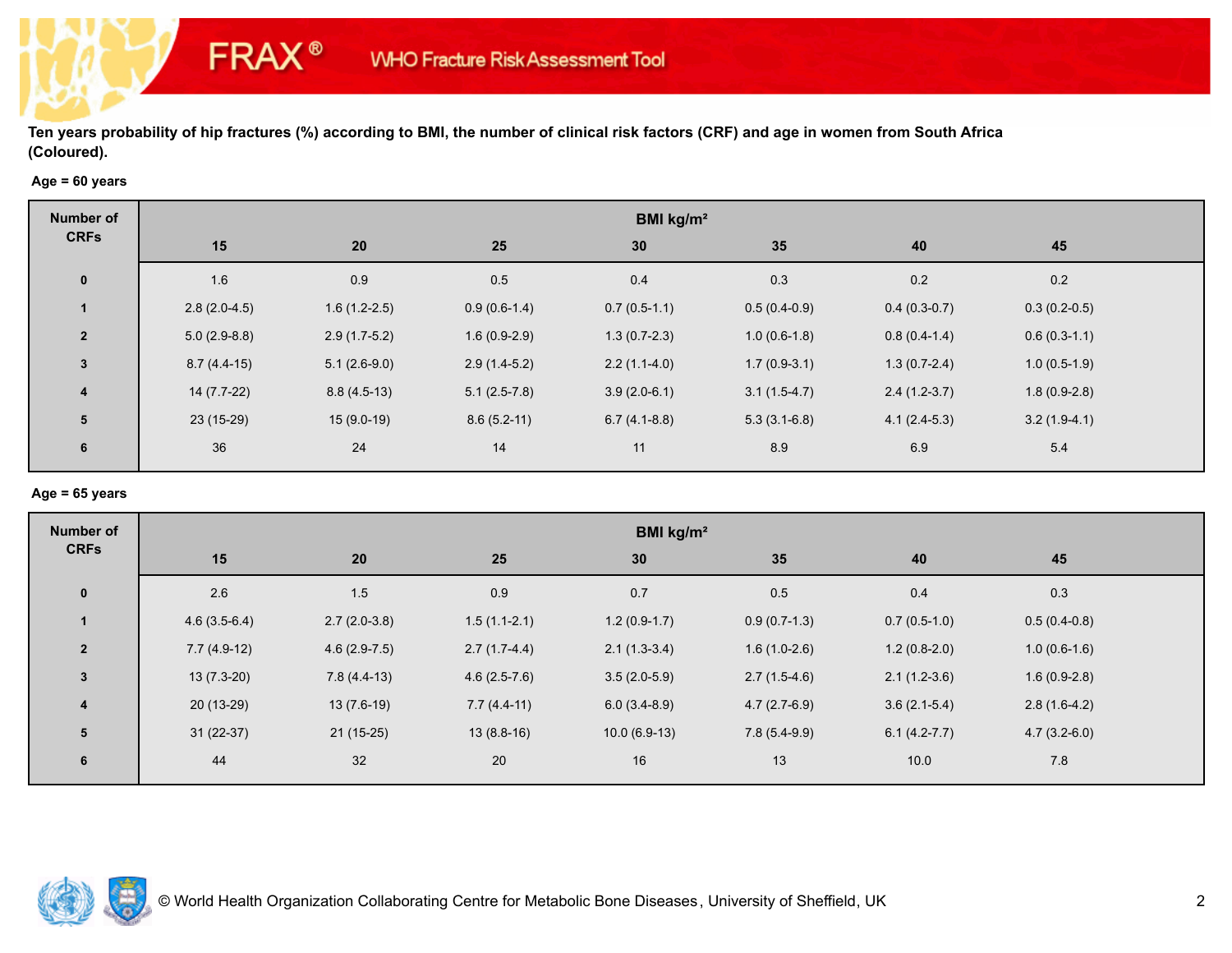# **Age = 70 years**

**FRAX®** 

| Number of               | BMI kg/m <sup>2</sup> |                |                |                 |                  |                |                |  |  |  |
|-------------------------|-----------------------|----------------|----------------|-----------------|------------------|----------------|----------------|--|--|--|
| <b>CRFs</b>             | 15                    | 20             | 25             | 30 <sub>o</sub> | 35               | 40             | 45             |  |  |  |
| $\mathbf 0$             | 3.9                   | 2.3            | 1.4            | 1.0             | $0.8\,$          | 0.6            | 0.5            |  |  |  |
|                         | $7.0(5.4-8.2)$        | $4.2(3.3-5.0)$ | $2.5(2.0-2.9)$ | $1.9(1.5-2.2)$  | $1.5(1.2-1.7)$   | $1.1(0.9-1.3)$ | $0.9(0.7-1.0)$ |  |  |  |
| $\overline{2}$          | $12(8.1-17)$          | $7.6(5.0-10)$  | $4.5(3.0-6.0)$ | $3.5(2.3-4.7)$  | $2.7(1.8-3.7)$   | $2.1(1.4-2.8)$ | $1.6(1.1-2.2)$ |  |  |  |
| $\mathbf{3}$            | $20(14-28)$           | $13(8.7-19)$   | $8.0(5.2-12)$  | $6.3(4.0-9.3)$  | $4.9(3.1 - 7.2)$ | $3.8(2.4-5.6)$ | $2.9(1.9-4.4)$ |  |  |  |
| $\overline{\mathbf{4}}$ | $32(23-43)$           | $22(16-31)$    | 14 (10-20)     | $11(7.9-16)$    | $8.6(6.1-12)$    | $6.7(4.7-9.7)$ | $5.2(3.7-7.6)$ |  |  |  |
| 5                       | 46 (41-55)            | $35(30-42)$    | 24 (20-29)     | 19 (16-23)      | $15(13-18)$      | $12(9.8-14)$   | $9.1(7.6-11)$  |  |  |  |
| 6                       | 61                    | 51             | 37             | 31              | 25               | 20             | $16\,$         |  |  |  |

#### **Age = 75 years**

| <b>Number of</b> | BMI kg/m <sup>2</sup> |               |                |                 |                |                |                |  |  |  |
|------------------|-----------------------|---------------|----------------|-----------------|----------------|----------------|----------------|--|--|--|
| <b>CRFs</b>      | 15                    | 20            | 25             | 30 <sub>2</sub> | 35             | 40             | 45             |  |  |  |
| $\mathbf 0$      | 5.5                   | 3.4           | 2.0            | 1.6             | 1.2            | 0.9            | 0.7            |  |  |  |
|                  | $10(7.2-18)$          | $6.6(4.7-11)$ | $4.0(2.9-7.0)$ | $3.1(2.2-5.4)$  | $2.4(1.7-4.2)$ | $1.9(1.3-3.2)$ | $1.4(1.0-2.5)$ |  |  |  |
| $\overline{2}$   | 18 (11-29)            | $12(7.1-20)$  | $7.7(4.4-13)$  | $6.0(3.4-10)$   | $4.6(2.6-8.1)$ | $3.6(2.0-6.3)$ | $2.8(1.6-4.8)$ |  |  |  |
| $\mathbf{3}$     | $30(17-44)$           | $21(12-33)$   | $14(7.6-23)$   | $11(5.9-18)$    | $8.6(4.6-14)$  | $6.7(3.5-11)$  | $5.2(2.7-8.6)$ |  |  |  |
| $\overline{4}$   | 44 (28-58)            | $35(21-48)$   | 24 (13-36)     | 19 (11-29)      | $15(8.2-23)$   | $12(6.4-19)$   | $9.5(4.9-15)$  |  |  |  |
| 5                | 59 (42-68)            | $51(33-61)$   | $39(24-48)$    | 32 (19-40)      | $26(15-33)$    | $21(12-27)$    | $17(9.1-21)$   |  |  |  |
| 6                | 71                    | 67            | 57             | 49              | 41             | 34             | 27             |  |  |  |

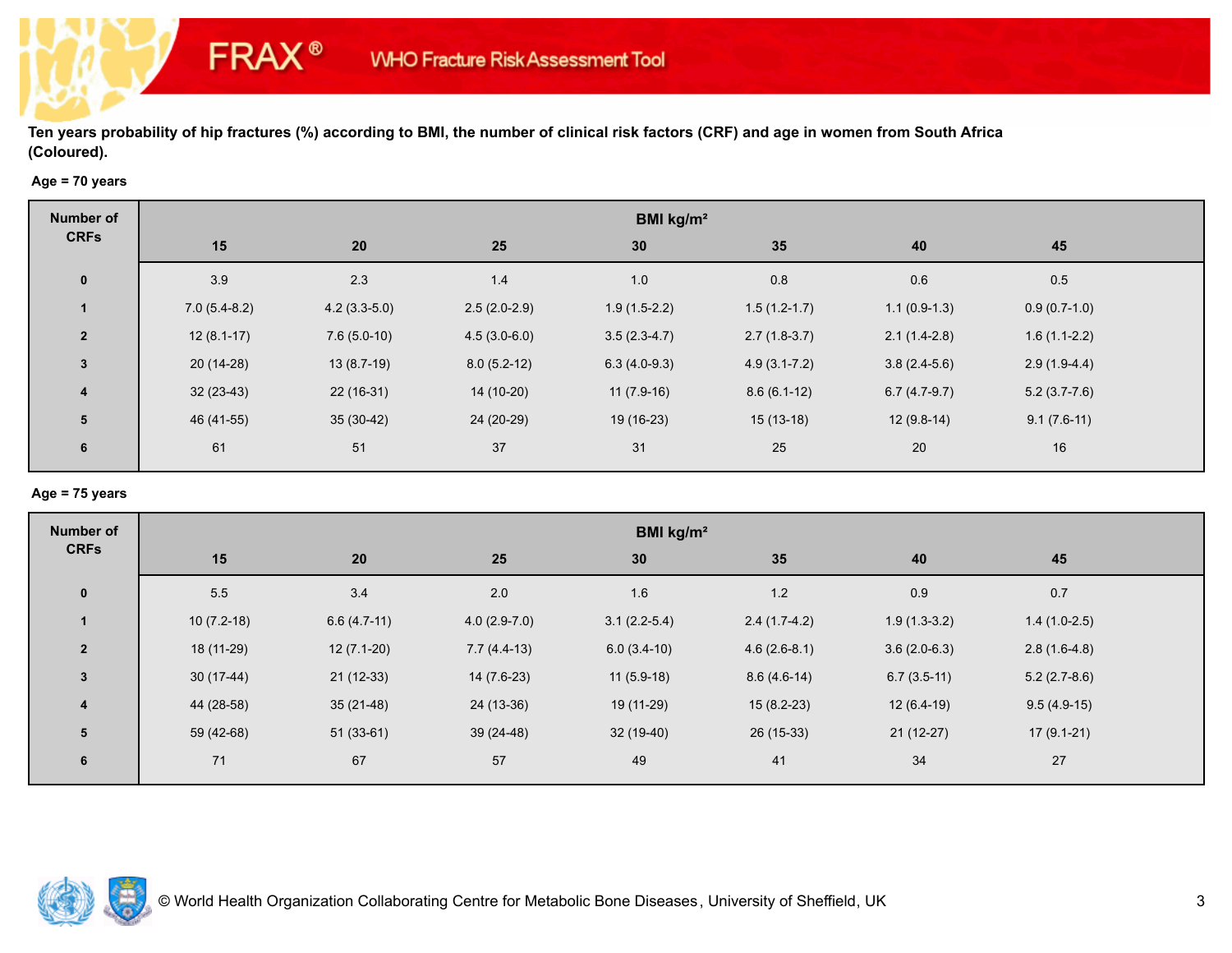# **Age = 80 years**

**FRAX®** 

| <b>Number of</b>        | BMI kg/m <sup>2</sup> |               |               |                  |                |                |                |  |  |  |
|-------------------------|-----------------------|---------------|---------------|------------------|----------------|----------------|----------------|--|--|--|
| <b>CRFs</b>             | 15                    | 20            | 25            | 30               | 35             | 40             | 45             |  |  |  |
| $\mathbf 0$             | 7.3                   | 4.9           | 3.0           | 2.3              | 1.8            | 1.4            | 1.1            |  |  |  |
|                         | $13(9.3-23)$          | $9.0(6.5-16)$ | $5.8(4.2-10)$ | $4.5(3.2 - 7.9)$ | $3.4(2.5-6.1)$ | $2.6(1.9-4.7)$ | $2.0(1.5-3.7)$ |  |  |  |
| $\overline{2}$          | $22(14-35)$           | $16(9.7-26)$  | $10(6.3-18)$  | $8.2(4.9-14)$    | $6.3(3.8-11)$  | $4.9(2.9-8.7)$ | $3.8(2.2-6.7)$ |  |  |  |
| 3                       | $33(20-47)$           | 26 (15-39)    | 18 (9.7-29)   | $14(7.5-24)$     | $11(5.8-19)$   | $8.8(4.5-15)$  | $6.8(3.4-12)$  |  |  |  |
| $\overline{\mathbf{4}}$ | 46 (29-58)            | $39(23-51)$   | $29(16-41)$   | 24 (13-34)       | 19 (10.0-27)   | $15(7.7-22)$   | $12(6.0-17)$   |  |  |  |
| 5                       | 59 (42-67)            | 53 (36-62)    | 44 (27-53)    | $37(22-45)$      | $30(17-37)$    | 24 (14-31)     | 19 (11-25)     |  |  |  |
| 6                       | 70                    | 66            | 60            | 53               | 45             | 37             | 31             |  |  |  |

#### **Age = 85 years**

| <b>Number of</b> | BMI kg/m <sup>2</sup> |              |               |                 |                |                |                |  |  |  |
|------------------|-----------------------|--------------|---------------|-----------------|----------------|----------------|----------------|--|--|--|
| <b>CRFs</b>      | 15                    | 20           | 25            | 30 <sub>2</sub> | 35             | 40             | 45             |  |  |  |
| $\mathbf 0$      | 9.5                   | 6.8          | 4.5           | 3.4             | 2.6            | 2.0            | 1.5            |  |  |  |
|                  | 16 (11-28)            | $12(8.7-21)$ | $8.3(6.0-15)$ | $6.4(4.6-11)$   | $5.0(3.5-8.9)$ | $3.8(2.7-6.9)$ | $2.9(2.1-5.3)$ |  |  |  |
| $\overline{2}$   | 26 (17-41)            | $20(13-33)$  | $15(9.0-24)$  | $11(6.9-19)$    | $8.9(5.3-15)$  | $6.9(4.1-12)$  | $5.3(3.1-9.2)$ |  |  |  |
| $\mathbf{3}$     | $37(23-52)$           | $31(19-45)$  | 24 (14-37)    | $19(11-31)$     | $15(8.1-25)$   | $12(6.3-20)$   | $9.3(4.8-15)$  |  |  |  |
| $\overline{4}$   | 49 (32-62)            | 44 (28-56)   | 37 (22-49)    | $30(17-42)$     | $25(14-34)$    | $20(10-28)$    | $16(8.1-22)$   |  |  |  |
| 5                | 61 (45-69)            | 57 (40-66)   | $51(34-61)$   | 44 (27-53)      | $37(22-45)$    | $30(17-38)$    | 25 (14-31)     |  |  |  |
| 6                | 71                    | 68           | 65            | 58              | 51             | 44             | 36             |  |  |  |